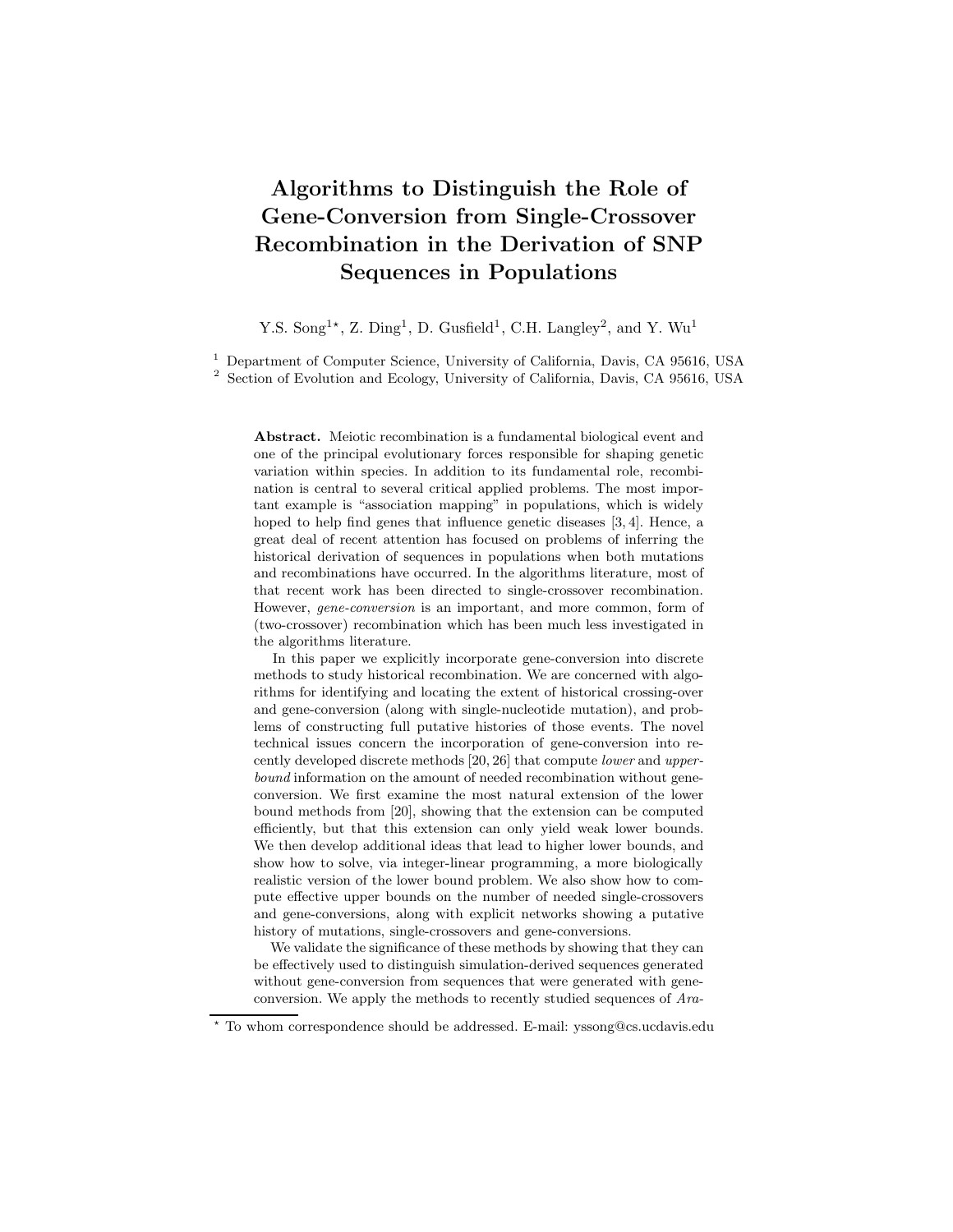bidopsis thaliana, identifying many more regions in the sequences than were previously identified [22], where gene-conversion may have played a significant role. Demonstration software is available at www.cs.ucdavis.edu/∼gusfield.

# 1 Introduction

Sequence variations in populations (in a single species) are caused in part by mutations at single nucleotide sites, and in part by recombination during meiosis, which creates a chimeric genome in an individual from the genomes of the individual's two parents. Sites where two alleles (states) occur in a population with a frequency above some threshold are called Single Nucleotide Polymorphism (SNP) sites. Much recent attention has focused on problems of inferring the historical derivation of SNP sequences in populations when both mutations and recombinations have occurred. In the algorithms literature, most of that work has been directed to single-crossover recombination. (Previous methods for single-crossover recombination appear in  $[1, 9-14, 20, 24-26]$ .) However, geneconversion is a form of two-crossover recombination that has large biological significance, and there has been much less algorithmic work devoted to the study of models that incorporate gene-conversion as well as mutation and single-crossover recombination. Some exceptions are the papers [6, 9, 19], and statistical methods have also been developed [5, 23, 27, 30] to address gene-conversion.

Tools to study gene-conversion are important because gene-conversion is a fundamental biological process [18] that is not fully understood (partly because fine-scale data is needed which is only now becoming available, and partly because of the lack of algorithmic tools); because gene-conversion is a cause of genomic sequence variation in populations [8, 21]; and because gene-conversion has the potential to cause problems in association-mapping [15, 29]. Association mapping depends on understanding the structure of linkage disequilibrium (LD) in population data: "Standard population genetics models of recombination generally ignore gene conversion, even though crossovers and gene conversions have different effects on the structure of LD" [29].

In this paper, we extend recently developed tools for the study of historical (single-crossover) recombination and mutation, to explicitly incorporate geneconversion events. We validate the biological significance of these methods by showing that the methods can be effectively used to distinguish sequences that were generated without gene-conversion from sequences that were generated with gene-conversions, and we apply these methods to identify regions in Arabidopsis thaliana sequences where gene-conversions may have played a significant role, in comparison to single-crossover recombination, in the derivation of the sequences.

In contrast to our methods, existing statistical methods (for example [23]), do not provide information on the necessary amount of recombination in the history of the sequences, or produce an explicit derivation of those sequences using mutation and recombination. Those methods also do not assess the relative importance of single-crossover recombination compared to gene-conversion. Those methods are based on patterns in the sequences rather than on how well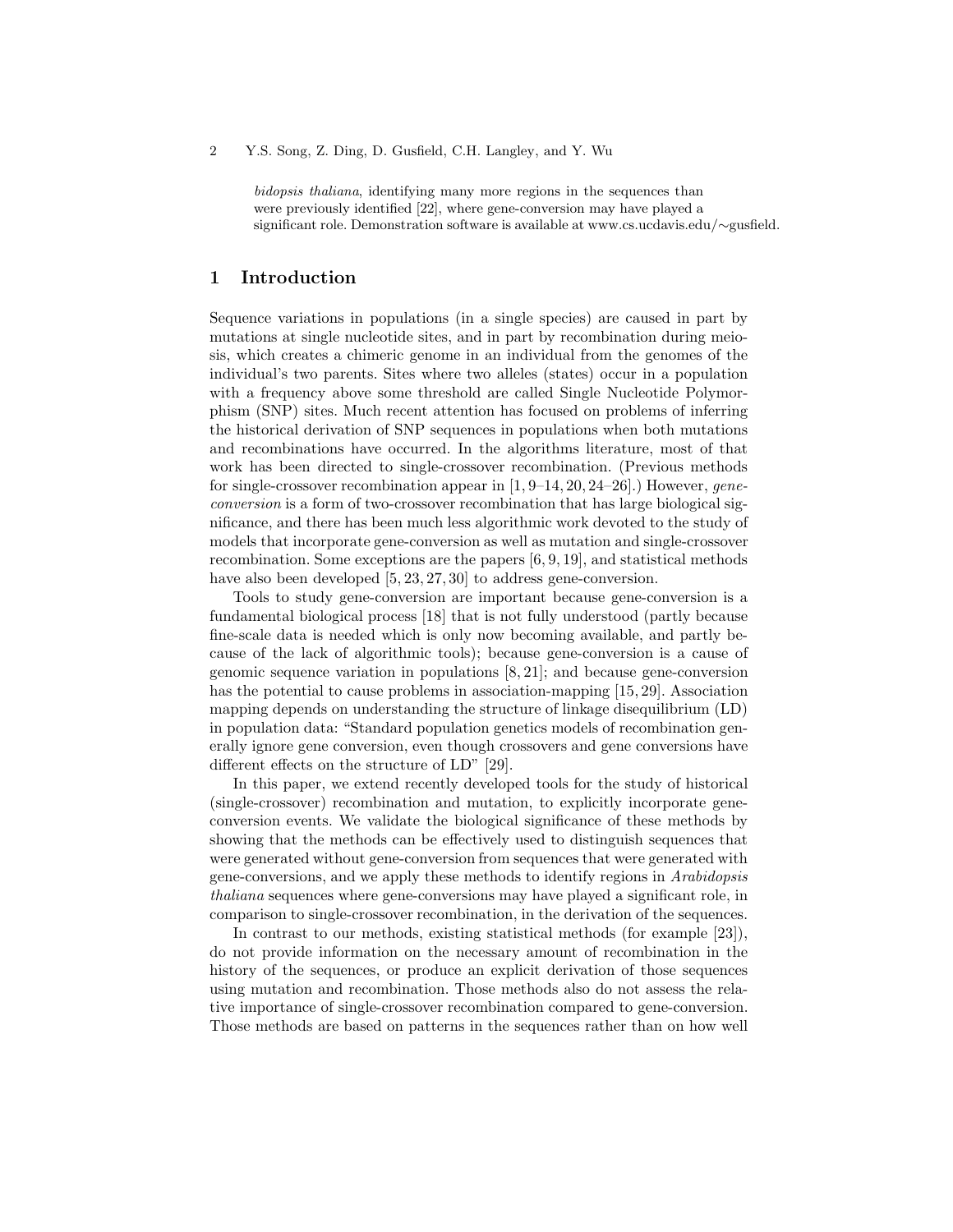a full history can be obtained to explain the derivation of the sequences, or on how much recombination is needed.

# 2 Recombination: Crossing-Over and Gene-Conversion

There are two major forms of recombination that occur during meiosis: singlecrossover recombination (called "crossing-over" in the genetics literature), and gene-conversion. We will use "crossing-over" and "single-crossover recombination" interchangeably, and use "recombination" to refer to either crossing-over or gene-conversion.

Meiotic Crossing-Over: The best studied form of recombination is crossing-over, where during meiosis two equal length sequences produce a third sequence of the same length consisting of some prefix of one of the sequences, followed (at the "breakpoint") by a suffix of the other sequence.

Gene-Conversion: The other major form of meiotic recombination, called "geneconversion", involves two crossovers at two breakpoints. In gene-conversion, a new sequence is formed from a prefix of one sequence, followed by an internal segment of a second sequence, followed by a suffix of the first sequence. All three sequences are of the same length. The endpoints of the internal segment are the "breakpoints" of the gene-conversion. Gene-Conversion is a small-scale meiotic event; the internal segment (called a "conversion-tract", or "tract" ) is short, around 50 to 2000 base pairs. Gene-conversion has been hard to study in populations because of the lack of analytical tools and the lack of fine-scale data. For example, little is known about the distribution of tract lengths. However, genomic data produced over the next several years should allow quantification of the fundamental parameters of gene conversion, and the contribution of gene conversion to the overall patterns of sequence variations in a population.

## 3 Minimizing the total number of recombination events

Given a set  $M$  of binary (SNP) sequences, we would like to determine the true history of mutations, crossing-over events and gene-conversions that derived the sequences from some ancestral sequence. This is of course impossible and instead previous research has focused on computing or estimating the minimum number, denoted  $R_{\text{min}}(M)$ , of crossing-over events needed to derive the sequences from some known or unknown ancestral sequence, when only one mutation is allowed per site in the entire history of the sequences. Although the true history of the sequences may have involved more than  $R_{\min}(M)$  recombinations,  $R_{\min}(M)$  and particular *lower-bounds* on  $R_{\text{min}}(M)$ , have proven to be useful reflections of the true historical number, for example allowing or contributing to the identification of recombination hotspots in genomic sequences [2, 7, 28].

In this paper we move from a focus on  $R_{\min}(M)$ , to incorporate geneconversions. We define  $T_{\min}(M)$  as the minimum total number of recombination events needed to derive M from an ancestral sequence (either known or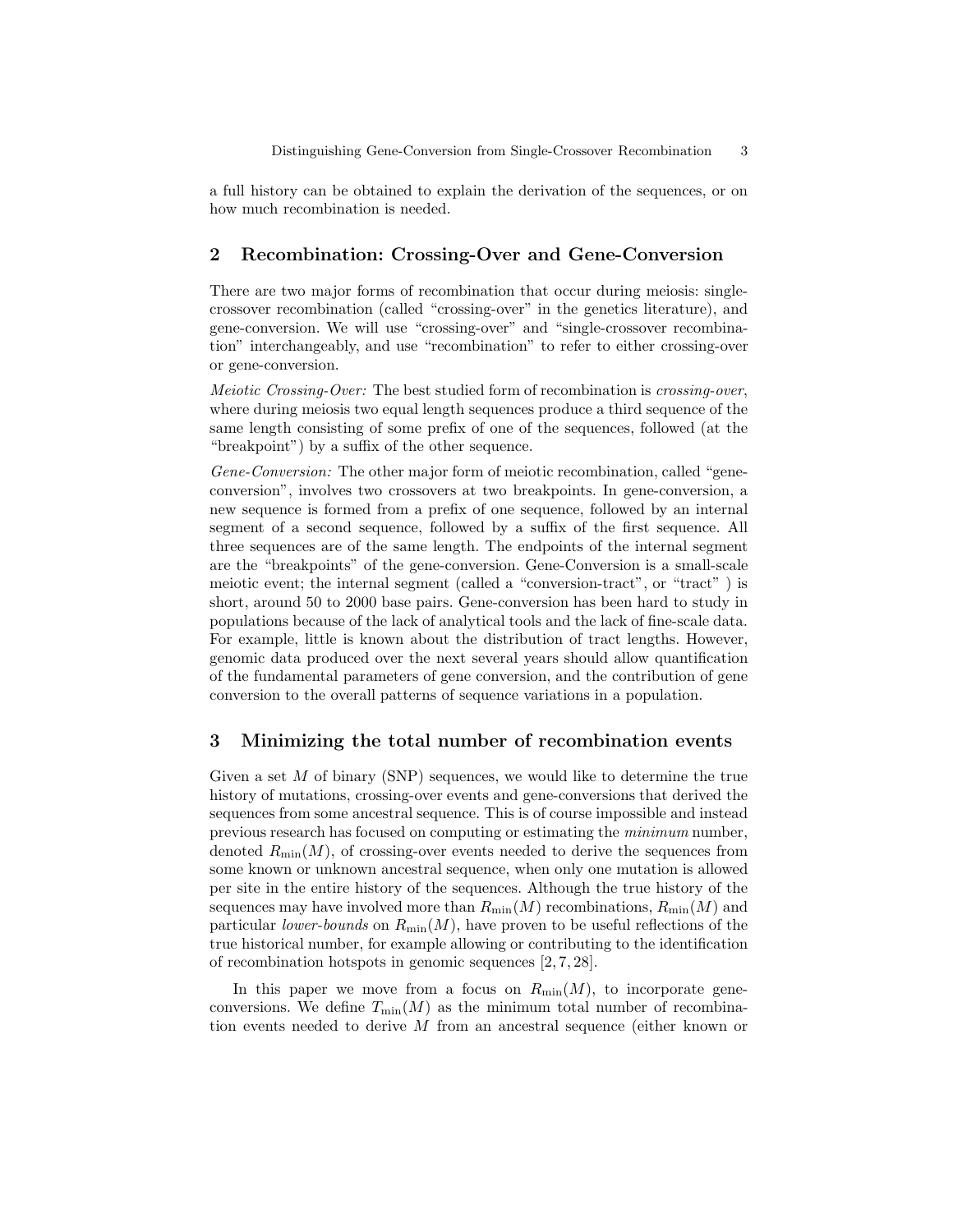unknown in different versions of the problem) where a recombination event is either a crossing-over or a gene-conversion event. Because gene-conversion tract length is typically small, we will often bound its permitted length, and define  $T_{\text{min}}(M, t)$  as the minimum number of recombination events needed to derive M, where each gene-conversion has tract length at most  $t$  (nucleotides). In the next section we discuss a practical method to compute *lower bounds* on  $T_{\text{min}}(M, t)$ , and in Section 5 we discuss a practical method to compute an actual sequence of events that derives M. Since  $T_{\min}(M) = T_{\min}(M, t)$  when t is sufficiently large (for example, the physical distance between the first and the last sites in  $M$ ), these methods can be used to compute bounds on  $T_{\min}(M)$ .

### 4 Lower Bounds on Crossing-Over and Gene-Conversion

Since the effect of one gene-conversion can be obtained by two crossing-over events,  $LBCO(M)/2$  is a valid lower-bound on  $T_{\min}(M, t)$ , where  $LBCO(M)$  is any lower bound  $R_{\min}(M)$ . Several such lower bounds on  $R_{\min}(M)$  have been developed and extensively studied  $[1, 12, 17, 20]$ . We will prove that when t is unconstrained, the most natural extensions of these methods to include geneconversions, yield only weak lower bounds. However, we introduce additional ideas to increase these lower bounds, and show how to obtain higher lower bounds when  $t$  is bounded.

Our methods to compute lower bounds on  $T_{\min}(M, t)$  are based on an a general approach developed by Myers and Griffiths [20] to compute lower bounds on  $R_{\min}(M)$ . Their approach has two essential parts: methods to compute *local* lower bounds for intervals of sites, and a simple, polynomial-time method to combine those local bounds into a composite global lower bound. All of the known methods (HK [17], Haplotype and History [20], and Connected Component [1, 12]) to compute local lower bounds on crossing-over extend immediately to the case that gene-conversions are allowed, but the issue of how to combine those local bounds into a composite global bound on  $T_{\min}(M, t)$  is more complex.

The Haplotype local bound: Due to its centrality, we discuss the local Haplotype bound of Myers and Griffiths [20] in detail. Consider the set of sequences M arrayed in a matrix, and an interval I of sites. Let  $M(I)$  be the sequences M restricted to the sites of I. Then  $h(M(I))$  is defined as the number of *distinct* rows of M, minus the number of *distinct* columns of M, minus one.  $h(M(I))$  is a valid lower bound on  $R_{\min}(M(I))$ , and in fact a lower bound on the number of breakpoints that must be located inside interval I. To see this, assume first that all the columns of  $M$  are distinct, since removal of (duplicate) columns cannot increase the number of crossing-over events needed, so any lower-bound computed for the reduced matrix will be a lower-bound for the original M. Next, consider the derivation of  $M(I)$  using  $R_{\min}(I)$  crossing-over events and one mutation per site in  $I$ , and consider an actual specification of the relative order that the events and mutations occur (this is called a "history"). Any mutation of a site in I can only occur once in the history, and it can result in only one new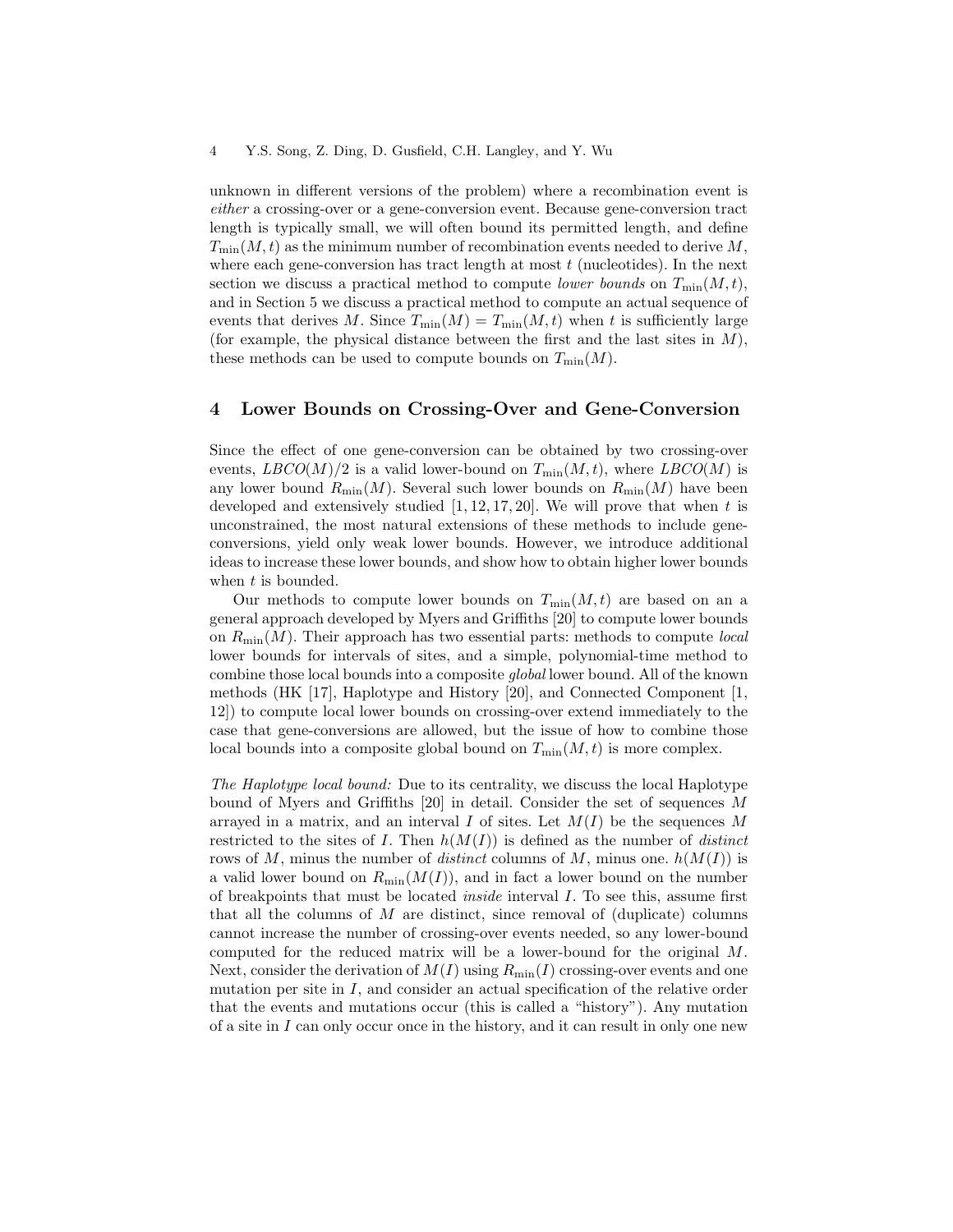sequence (not yet derived in the history). Similarly, each crossing-over event with breakpoint in  $I$  can only create one new sequence. A crossing-over event with breakpoint outside of  $I$ , or a mutation outside of  $I$  cannot create a new sequence in the set  $M(I)$ . The history must create all the distinct sequences in  $M(I)$ starting from some ancestral sequence which might itself be in  $M(I)$ . It follows that there must be at least  $h(M(I))$  crossing-over events whose breakpoint is (strictly) in I, so  $h(M(I)) \le R_{\min}(M(I))$ . Clearly,  $h(M(I))$  is also a lower bound on  $T_{\text{min}}(M(I), t)$  for any t, because a single gene-conversion can also create at most one new sequence in  $M(I)$ .

In [20], local haplotype lower bounds for an interval I were raised by considering subsets of sites in the interval. That approach was further explored in [2] and optimized in [26]. In our software, we use the latter approach to obtain the highest possible local haplotype bounds for each interval I.

The Composite global lower bound: We are interested in a lower bound on  $T_{\text{min}}(M, t)$ , not just a bound on  $T_{\text{min}}(M(I), t)$  for a single interval I. Of course,  $h(M)$  (the haplotype bound applied to the interval consisting of all the sites) is a lower bound on  $T_{\min}(M, t)$ , but in the computations we have done, it is a very poor lower bound, often a negative number. The same is true of  $R_{\text{min}}(M)$ , but a much better composite global lower bound on  $R_{\text{min}}(M)$  can be obtained from the local lower bounds. We say a point  $p$  "covers" an interval  $I$  if  $p$  is contained in I with at least one SNP site on each side of  $p$ . Then we obtain a composite global bound on  $R_{\min}(M)$  by solving the Crossover Coverage Problem: Find the smallest set of points B so that each interval I is covered by at least  $h(M(I))$ points of B.  $|B|$  is a valid lower bound on  $R_{\min}(M)$ , and B can be found using a simple polynomial-time algorithm<sup>[20]</sup>. However,  $|B|$  is not necessarily a lower bound on  $T_{\text{min}}(M, t)$ . To use the local bounds to obtain a composite bound on  $T_{\text{min}}(M, t)$ , we next formulate a natural generalization of the Crossover Coverage Problem.

We say a line-segment "covers" an interval  $I$  if at least one end  $p$  of the linesegment covers  $I$ . Note that a line-segment that strictly contains  $I$  does not cover it, and that a line-segment covers I only once even if both of its endpoints are in I. The intuitive meaning is that a line-segment represents a gene-conversion, and a line-segment covers an interval  $I$  only if the action of the gene-conversion it represents could create a new sequence in  $M(I)$ . Then we obtain a composite bound on  $T_{\text{min}}(M, t)$  by solving the **Gene-Conversion Coverage Problem**: Find the smallest set consisting of points  $P$ , and line segments  $S$  with length at most t, so that each interval I is covered by at least  $h(M(I))$  elements of  $P \cup S$ . Each point in P represents a crossing-over and each line-segment in S represents a gene-conversion. Clearly, a derivation of M using exactly  $T_{\text{min}}(M, t)$ recombinations, where the conversion tract of any gene-conversion is of length at most t, defines a set of points and line-segments that cover each interval I at least  $h(M(I))$  times. Therefore, a solution to the Gene-Conversion Coverage Problem is a valid lower bound on  $T_{\text{min}}(M, t)$ .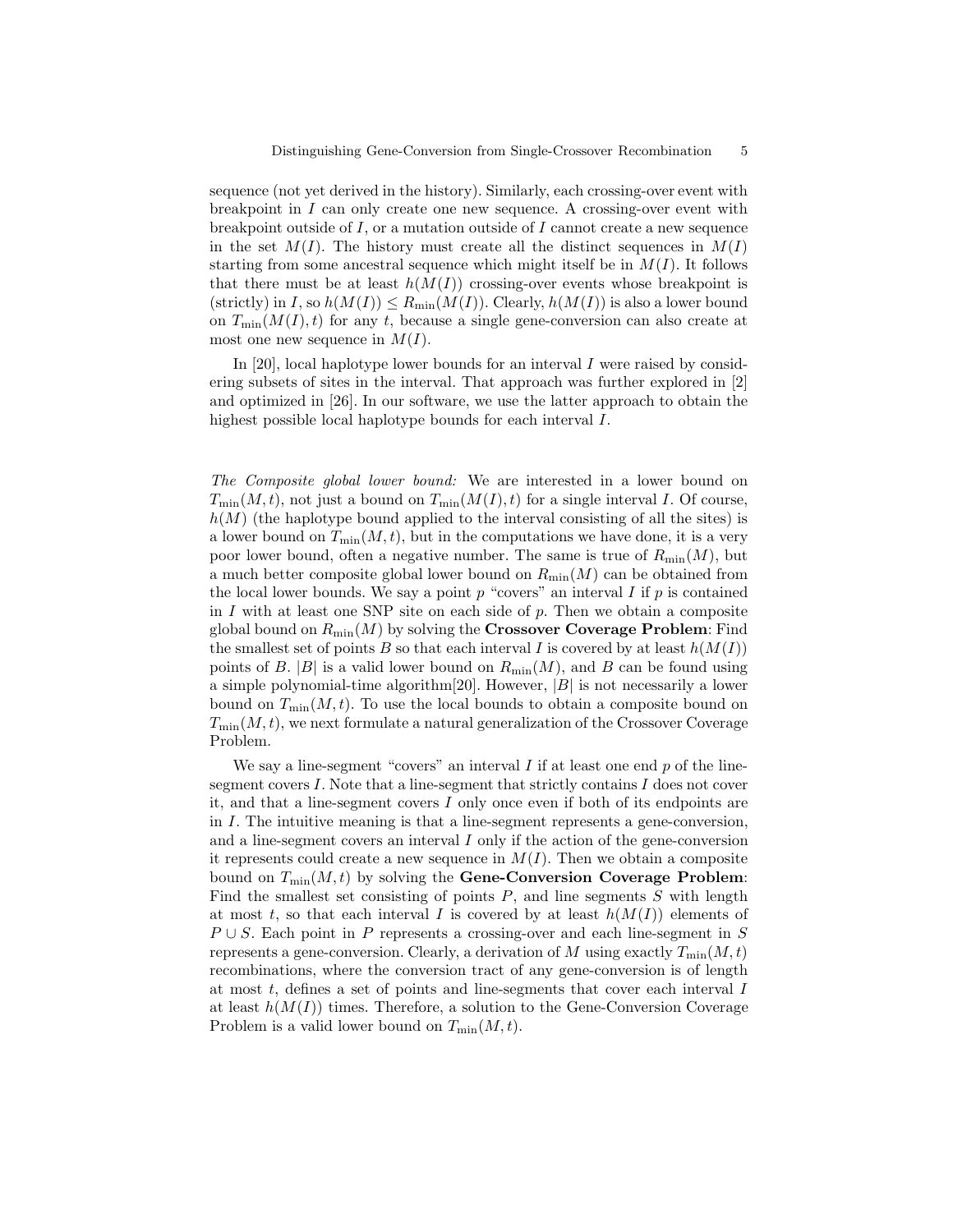### 4.1 A special case of the Gene-Conversion Coverage Problem

We first show that when  $t$  is unbounded, the Gene-Conversion Coverage Problem has a simple, yet disappointing solution. For the following discussion, let B be a minimum-sized set of breakpoints that solves the Crossover Coverage Problem, and let  $|B| = n$ . Number the breakpoints in B left to right choosing an arbitrary ordering of breakpoints that lie on the same point. For any  $k \leq \lfloor \frac{n}{2} \rfloor$ , let  $P(B, k)$ be a pairing of the leftmost  $k$  breakpoints to the rightmost  $k$  breakpoints of  $B$ under the mapping  $i \to n - k + i$ , and create a line-segment between the two endpoints of each pair in  $P(B, k)$ . Let S be the set of these k line-segments, and let P be the set  $n-2k$  unpaired points in B. We will show that there is a solution of the Gene-Conversion Coverage Problem that has this form for some  $k$ , and show that the best  $k$  can be easily obtained.

Note that in  $P(B, k)$ , if  $i < j \leq k$ , then i maps to a breakpoint to the left of the breakpoint that  $j$  maps to, a property that we call "monotonicity". Define  $L(I)$  as the number of breakpoints in B to the left of I, and  $R(I)$  as the number of breakpoints in B to the right of I. We say a line-segment is "contained in" I if both of its ends are contained in  $I$ . Define the "coverage" of interval  $I$  as the number of elements of  $P \cup S$  that cover I.

**Lemma 1.** Let  $I$  be any interval where some line-segment in  $S$  is contained in *I.* Then exactly  $k - (L(I) + R(I))$  line-segments in S are contained in I.

*Proof.* First, if a line-segment  $(a, b)$  in S is contained in I, then  $k \ge L(I) + 1$  so breakpoint  $L(I) + 1$  (the leftmost breakpoint in I) must be the left end of some line-segment in S. Moreover, by monotonicity, the right endpoint of that segment (which is at breakpoint  $n-k+L(I)+1$ ) must be at or to the left of b, and hence in I. Since the pairing  $P(B, k)$  involves the rightmost k breakpoints in B, all the breakpoints in I to the right of  $n-k+L(I)+1$  must be right endpoints of some line-segment in S, and again by monotonicity, their paired left endpoints must be to the right of  $L(I) + 1$ , and hence must be in I. The rightmost breakpoint in I is  $n-R(I)$ , so there are exactly  $n-R(I) - [n-k+L(I)+1] + 1 = k-(L(I)+R(I))$ line-segments in S that are contained in I.

**Lemma 2.** For  $k \leq n - \max_I h(M(I))$ , the coverage of any interval I is at least  $h(M(I)).$ 

*Proof.* Let  $B(I)$  be the number of breakpoints in B that are contained in I. The coverage of I is exactly  $B(I)$  minus the number of line-segments in S contained in I. Since,  $B(I) \ge h(M(I))$  for all I, we only need to examine intervals where some line-segment in  $S$  is contained in the interval. Let  $I$  be such an interval. By assumption,  $k \leq n - \max_I h(M(I))) \leq n - h(M(I))$ , so

$$
k - (L(I) + R(I)) \le n - h(M(I)) - (L(I) + R(I)) = B(I) - h(M(I)).
$$

Therefore  $h(M(I)) \leq B(I) - [k - (L(I) + R(I))]$ , and by the Lemma 1, the coverage of I is at least  $h(M(I))$ .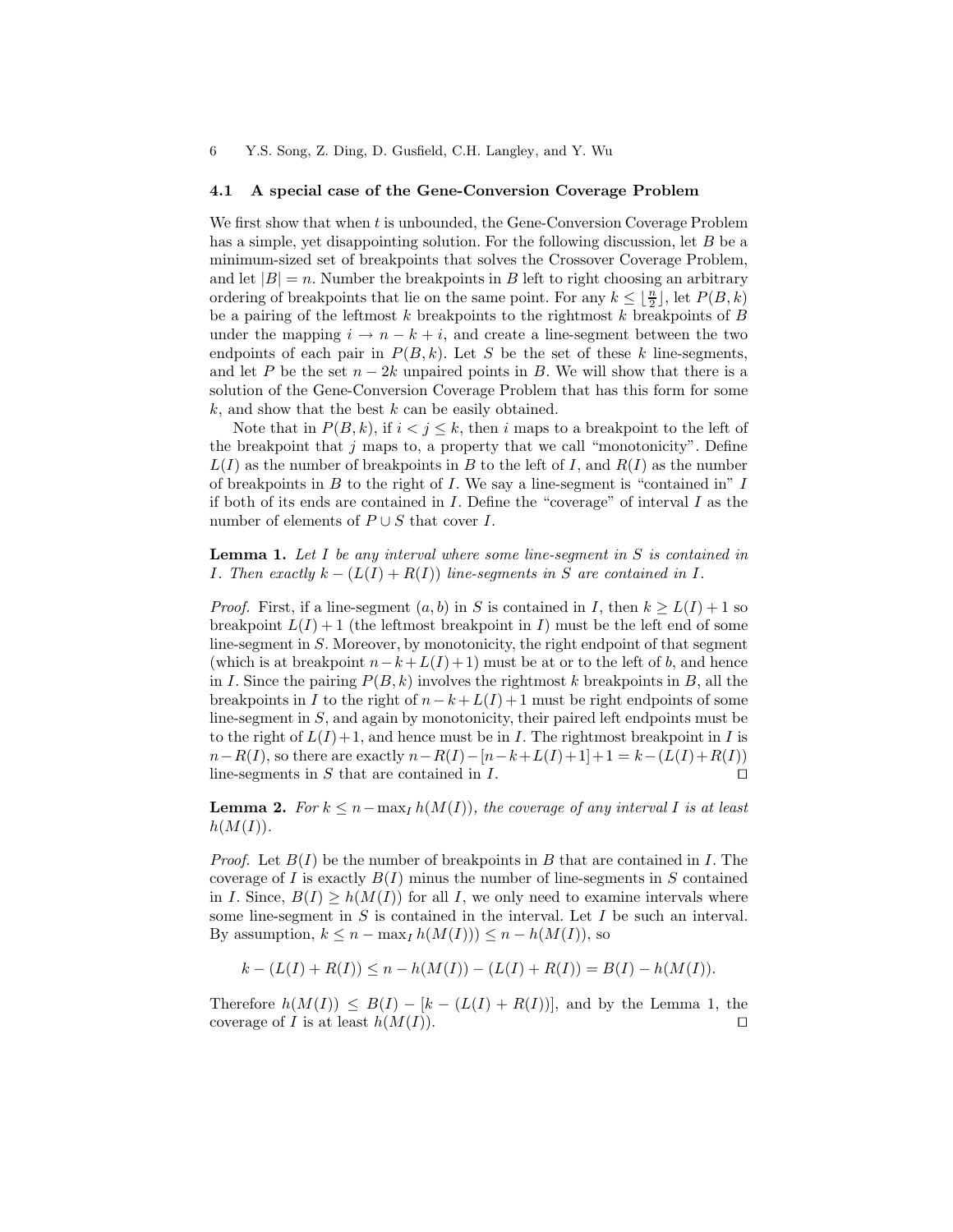**Corollary 1.** If  $k = \min(\lfloor \frac{n}{2} \rfloor, n - \max_I h(M(I))),$  then the coverage of I is at least  $h(M(I))$ , for each interval I.

**Theorem 1.** If B is a minimum sized set of breakpoints (of size n) solving the Crossover Coverage Problem, then the optimal solution to the Gene-Conversion Coverage Problem has size exactly  $\max(\lceil \frac{n}{2} \rceil, \max_I h(M(I))).$ 

*Proof.* By the Corollary, if we set k to  $\min(\lfloor \frac{n}{2} \rfloor, n - \max_I h(M(I))),$  then every interval I has coverage at least  $h(M(I))$ , and  $|S \cup P|$  is exactly  $n - k =$  $\max(\lceil \frac{n}{2} \rceil, \max_I h(M(I)))$ . But both of those terms are trivial lower bounds on the number of needed line-segments and single breakpoints in any solution to the Gene-Conversion Coverage Problem, and hence that choice of k gives the optimal solution.

So when  $t$  is unbounded, we have a simple, efficient algorithm for the Gene-Conversion Coverage Problem: solve the Crossover Coverage Problem, yielding set  $B$ , and then apply Theorem 1. Note that Theorem 1 holds regardless of which (optimal) solution B is used, and provides a lower bound on  $T_{\min}(M, t)$  for any t, as well as for  $T_{\text{min}}(M)$ . It can also be shown that Theorem 1 holds even if we use HK or history or connected component local lower bounds, instead of Haplotype local lower bounds.

### 4.2 Improving the Bounds

Theorem 1 establishes trivial lower bounds on  $T_{\min}(M, t)$  and  $T_{\min}(M)$ . It's importance is that it proves that the natural extension of the way that good lower bounds on  $R_{\text{min}}(M)$  were obtained, will not yield non-trivial lower bounds when gene-conversion is included. To get higher bounds we have to use additional constraints. The first such constraint is to bound the permitted tract length to t in any solution to the Gene-Conversion Coverage Problem. We do not have a polynomial-time algorithm for this version of the problem, but next show how to effectively solve it using integer linear programming.

An ILP formulation for bounded t: We define  $\phi(i)$  as the physical position in the chromosome of site i. Given an input matrix  $M$  with  $m$  sites, and a bound t, we define an integer-valued variable  $K_{i,j}$  for each pair of integers  $i, j$  where 0 <  $i \le m-1$ , 0 <  $j \le m-1$ ,  $i \le j$ , and either  $i = j$  or  $\phi(j) - \phi(i+1)$  < t. The value that variable  $K_{i,j}$  takes on in the ILP solution specifies the number of line-segments  $[i, j]$  (whose two endpoints are between sites  $i, i + 1$  and sites  $j, j+1$ ) that will be used in the solution. For an interval  $I = [a, b]$ , we define the set  $A(I) = \{K_{i,j} : a \leq i < b \text{ or } a \leq j < b\}$ . Set  $A(I)$  is the set of the variables that can specify a line-segment that covers I. We allow  $i = j$  to indicate a single point. Then the following ILP solves the Gene-Conversion Coverage Problem when  $t$  is bounded:

 $\operatorname{Minimize} \sum_{(i,j)} K_{i,j}$ Subject to  $\sum_{K_{i,j}\in A(I)} K_{i,j} \geq h(M(I)),$  for each interval I.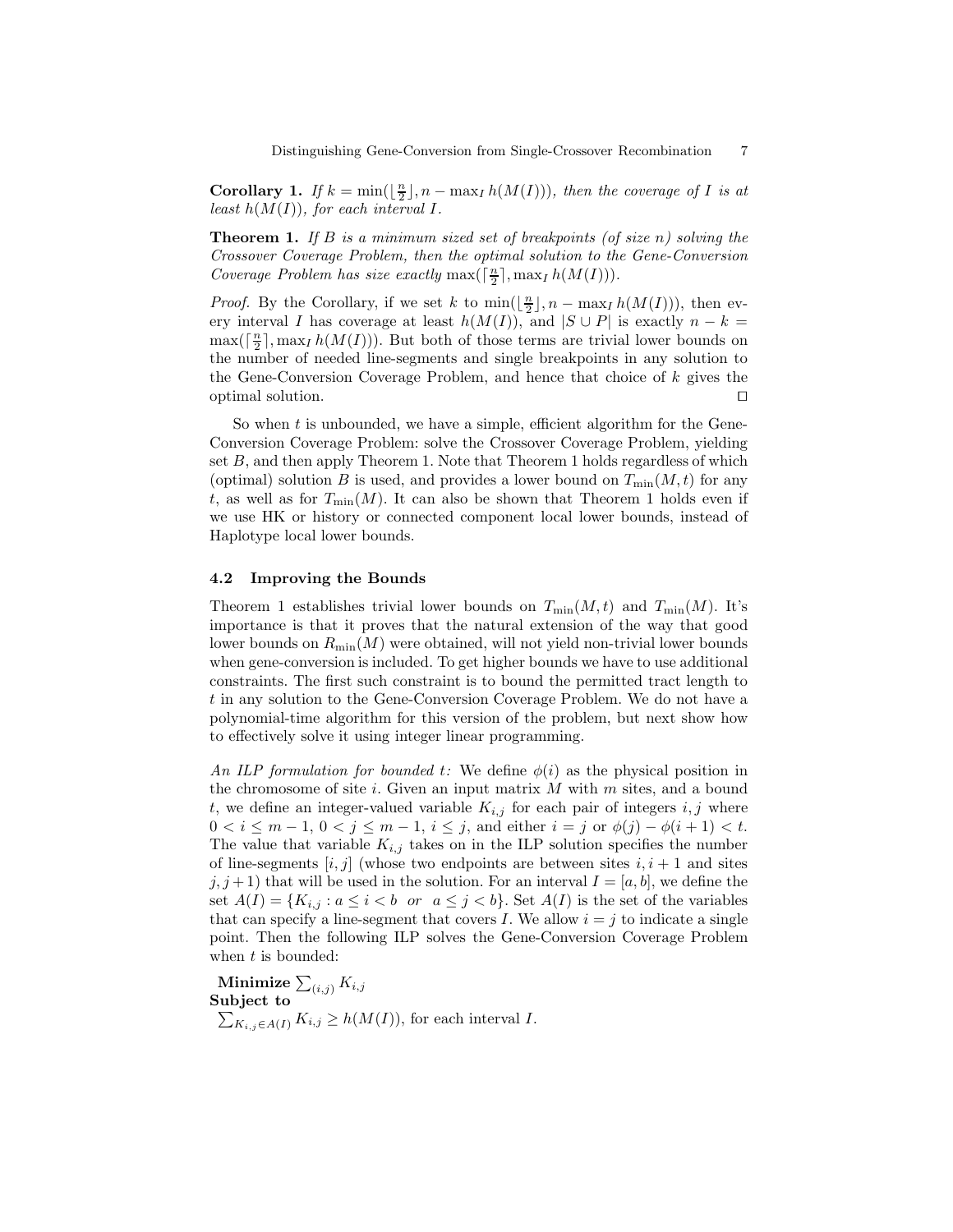Further improvements: We can often increase the composite global lower bound on  $T_{\min}(M, t)$  with the following observation. We say sites p, q are incompatible when all four binary combinations  $00, 01, 10, 11$  appear at those two sites. If  $p, q$ are incompatible, then there must be at least one breakpoint in the interval  $[p, q]$ , and this can introduce additional constraints on possible gene conversions. For example, consider the following four sequences: 000, 011, 110, 101. All three sites are pairwise incompatible. Let  $a, b, c$  denote the first, second, and third sites, respectively. Intervals  $[a, b], [b, c], [a, c]$  all have a local bound of 1. We can cover those intervals using a single line-segment with one endpoint between  $a$  and  $b$ , and the other endpoint between  $b$  and  $c$ . That single segment covers all three of the intervals. However, it is easy to see that a gene conversion corresponding to that single segment cannot make sites  $a$  and  $c$  incompatible. Thus, there must be at least two gene-conversion or crossing-over events for this example. Those additional constraints can increase the resulting global lower bound, and can be incorporated into the ILP with the following constraints:

$$
\sum_{p \leq a < q, b \geq q} K_{a,b} + \sum_{a < p, p \leq b < q} K_{a,b} + \sum_{p \leq a < q} K_{a,a} \geq 1
$$
, for each pair of in-  
compatible sites  $p, q$ .

Note that  $K_{a,a}$  defines a crossing-over event rather than gene-conversion.

The above ILP formulation can be solved reasonably fast for data of the size of current biological interest. Some timing details will be presented in Section 6. This approach has been implemented in the program HapBound-GC. A demonstration version of HapBound-GC uses the free GNU GLPK package to solve the ILP.

Another way to raise the composite lower bound involves the interaction of local bounds and global bounds that use those local bounds. Consider a subset of sites K that span an interval I, and let  $M(K)$  be the sequences M restricted to the sites in K. The action of a gene-conversion can create a sequence in  $M(K)$ differing from both of the parent sequences only if there are sites in  $K$  to the left and right of one of the two breakpoints of the gene-conversion. Moreover, if the two ends of a gene-conversion are in the interval spanned by  $K$ , then the gene-conversion can create a new sequence in  $M(K)$  only if there is a site in K between those two breakpoints. Those observations constrain where we must place points and line-segments in a solution to the Gene-Conversion Coverage Problem. In fact, such constraints are used in the ILP for the subsets described in Section 4 that yield the highest local haplotype bounds. However, we can further raise the composite global bound by enumerating each subset of sites  $K$  up to a certain size, and computing the haplotype lower bound on the sequences  $M(K)$ . Then, we generate constraints for the ILP requiring that the number of points and line-segments covering  $K$  must be at least the computed haplotype bound for  $M(K)$ , and requiring that the selection of covering points and line-segments be constrained as described above. These additional ideas result in larger lowerbounds at the cost of increasing the size of the ILP and the time needed to solve it. Our experience shows that when CPLEX is used, the ILP formulation can still be solved reasonably fast when enumerating all size-3 (or even 4) subsets of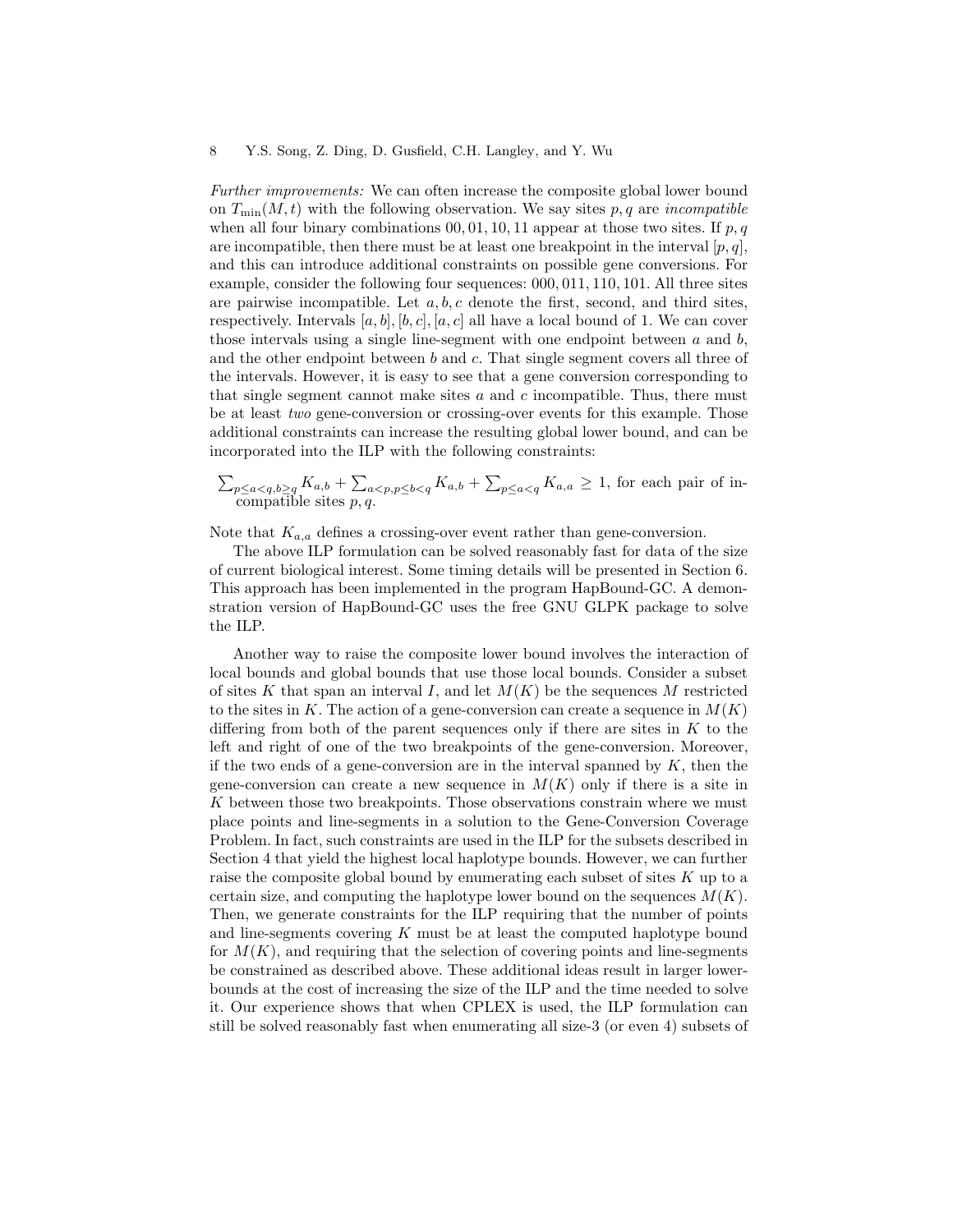sites. Unfortunately, the free GNU GLPK runs much slower than CPLEX when all size-3 subsets are used for data containing more than 30 sites.

# 5 Computing upper bounds on  $T_{\min}(M, t)$ : A practical algorithm to derive  $M$  explicitly

In this section we describe our algorithm that produces an explicit sequence of recombination and mutation events to generate an input set of sequences M. This of course gives an upper bound on  $T_{\text{min}}(M, t)$ .

The overall framework of our upper bound on  $T_{\text{min}}(M, t)$  is similar to that of the upper bound described in [26] where only mutations and crossing-over events are allowed. The main distinction lies in that we here use the following more general *derivation cost*: Given a row  $r$  in a binary matrix  $A$  and a specified maximum tract length t,  $c(r|A - r, t)$  is defined as the minimum total number of crossing-over events and gene-conversions with tract length at most  $t$  that are needed to derive row r from some other rows in A. In [26], only single-crossovers were allowed in defining the derivation cost, denoted  $w(r|A - r)$ .

The following procedure, called Procedure History, is the key component of our method to compute an upper bound on  $T_{\min}(M, t)$ .

- Step 0. Set  $A = M$ .
- Step 1. Set  $W=0$ .
- Step 2. Repeat Steps 2a and 2b until neither operation is possible.
	- Step 2a. Collapse two identical rows of A into one row.
	- Step 2b. Remove any column  $k$  of  $A$  containing less than two 0s or less than two 1s.
- **Step 3.** If A is empty, then stop. Otherwise, remove a row from A, say row r, set  $W \leftarrow W + c(r|A - r, t)$ , and go to step 2.

The final upper bound  $\tau(M, t)$  on  $T_{\min}(M, t)$  is defined as the minimum final value of W over all possible executions of Procedure History. (Two inequivalent executions have different sequences of row removals in Step 3.)

Of course, if we explicitly explore all possible executions, then the method would only be practical for very small problem instances. Instead, we use branch and bound ideas to find  $\tau(M, t)$  without explicitly exploring all possible executions of Procedure History. The details of the branch and bound method are similar to those in [26], and their use results in dramatic speedups allowing practical computation of  $\tau(M, t)$  for moderate size data. Some timing details are presented in Section 6. We implemented this method into a program called SHRUB-GC which is available on the web (www.cs.ucdavis.edu/∼gusfield).

The fact that  $\tau(M, t)$  is an upper bound on  $T_{\min}(M, t)$  follows from the observation that every execution of Procedure History, with final cost denoted  $W^*$ , specifies backwards in time a series of  $W^*$  recombination events (along with one mutation per site) that derive  $M$ . These events can be represented in an directed acyclic graph (DAG), and our program can produce this DAG. More specifically, an execution of Step 2a creates a new node with two directed edges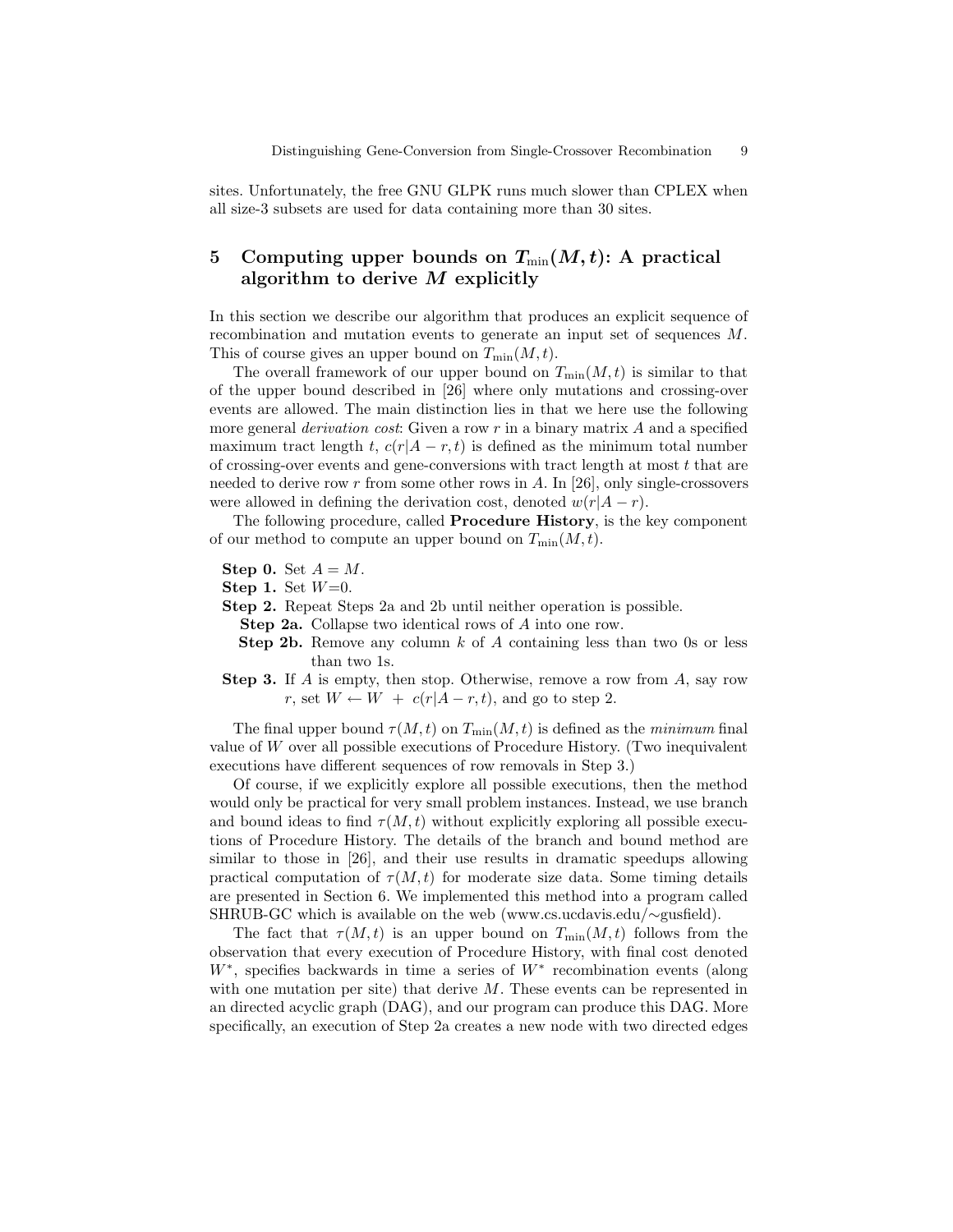out of it (this is a "coalescent" event); an execution of Step 2b creates a directed edge on which site k mutates; and removing the row  $r$  in Step 3 corresponds to creating  $c(r|A - r, t)$  crossing-over and gene-conversion events, along with the needed coalescent nodes, to derive row r from the sequences in  $A - r$ .

The generalized derivation cost  $c(r|A-r,t)$  can be computed by an  $O(nmt^2)$ time algorithm recently presented in [19], where n and m are the number of sequences and the length of each sequence in  $M$ . There may exist several distinct combinations of  $c(r|A - r, t)$  crossing-over and gene-conversion events that produce r from  $A - r$ . We modified the algorithm in [19] to generate r using the minimum number of gene-conversions possible over all histories that use exactly  $c(r|A - r, t)$  crossing-over and gene-conversion events to generate r from  $A - r$ . That derivation of r can be used in the construction of the larger DAG that derives M.

# 6 Application: Distinguishing Gene-Conversion from Crossing-Over

One of the key motivations for the development of our lower and upper bound methods is to use them to estimate the relative extent that gene-conversion, compared to crossing-over, was involved in the true historical generation of a set of sequences. Further, the successful use of our methods to distinguish the average behavior of sets of sequences whose true generation involved moderate to high levels of gene-conversion, from that of sets that used a low level, is also a validation of the biological relevancy of the objective function  $T_{\text{min}}(M, t)$  and bounds on it. In this section we highlight some key empirical results.

Define  $\Delta \tau(M,t) := \tau(M,0) - \tau(M,t)$ , where both  $\tau(M,0)$  and  $\tau(M,t)$  denote either our lower or upper bounds on  $T_{\min}(M, t)$  (context will determine which one). Note that  $\Delta \tau(M,t) \geq 0$  for all M and t, since  $\tau(M,0)$  corresponds to the case when no gene-conversion is allowed.

There may exist several distinct combinations of single-crossovers and geneconversions that produce  $\tau(M, t)$ . We use  $\gamma(M, t)$  to denote the minimum number of gene-conversions over all such combinations of single-crossovers and geneconversions. As mentioned above, we modified the algorithm in [19] so that  $\gamma(M, t)$  can be computed for the upper bound. Computing it in the lower bound can be done by an easy modification of the ILP presented in Section 4.

The general idea of the simulations reported in this section is to generate sets of sequence data with varying amounts of gene-conversion. We expect that  $\gamma(M, t)$  and  $\Delta \tau(M, t)$  will increase as t increases, but will do so faster and will be larger for data actually generated with gene-conversions than for data without gene-conversions. That is, as we allow our methods to try to use more geneconversions, they will be able to do so more effectively on sequences that were actually generated using gene-conversions. Another reflection of the same intuition is that the proportion of total recombinations that are gene-conversions should grow at t grows, but in a more pronounced way for data that was generated using gene-conversions.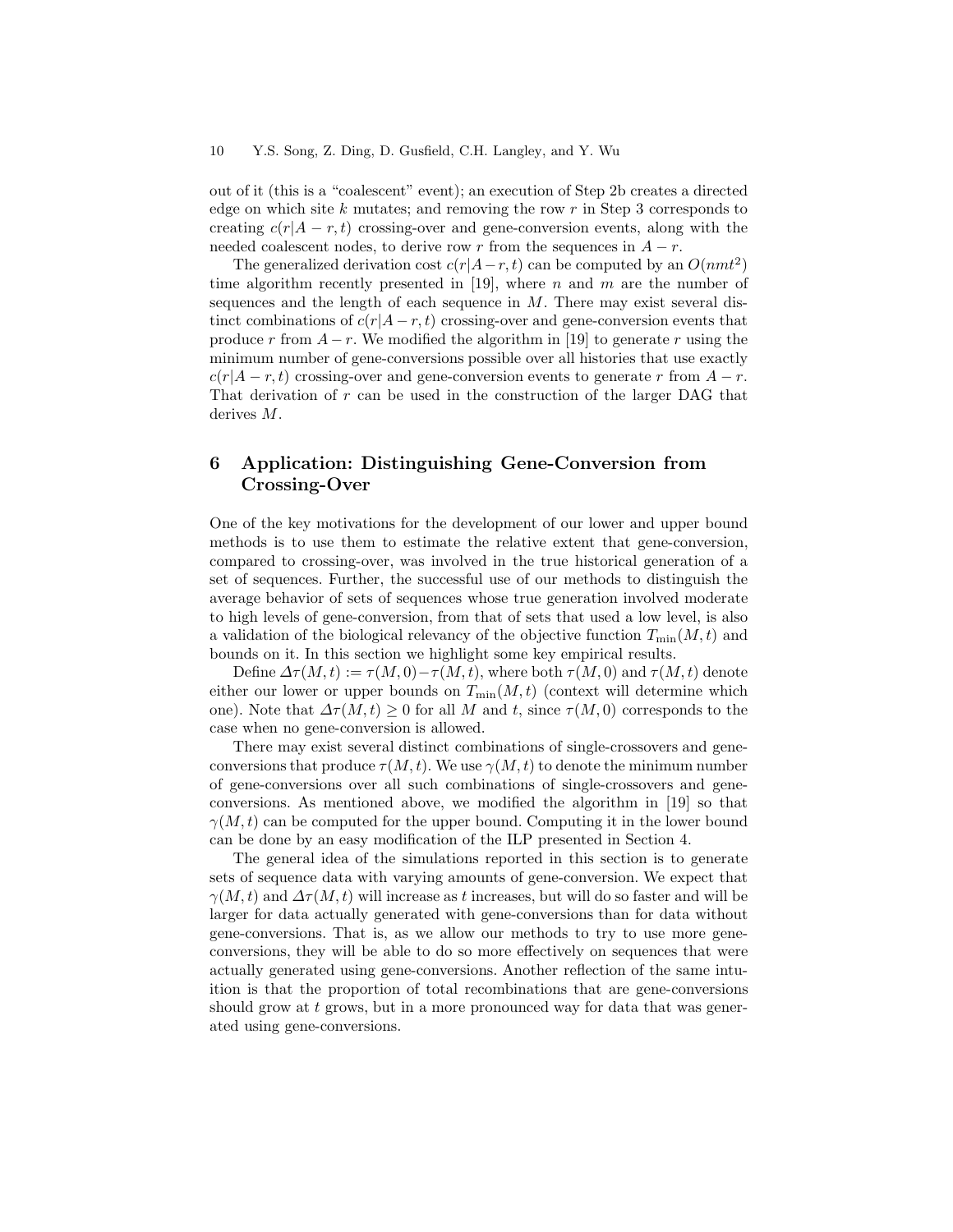

Fig. 1. Upper bound expectations  $\alpha(t) := \mathbb{E}[\gamma(M,t)/\tau(M,t) | \tau(M,0) \neq 0]$  and  $\beta(t) :=$  $\mathbb{E}[\Delta \tau(M, t) / \tau(M, 0) | \tau(M, 0) \neq 0]$ , for  $n = 20$ ,  $s = 30$ ,  $k = 5000$  and  $\lambda = 500$ . We carried out computations for  $t = 1,500,1000,1500,2000$  and joined the corresponding consecutive points by a straight line to generate these plots.

### 6.1 Simulation Study

Our main empirical result is that the expected behavior of both  $\gamma(M, t)$  and  $\tau(M, t)$  as t increases, does depend critically on the extent that gene-conversions were used to generate M. We examined  $\alpha(t) := \mathbb{E}[\gamma(M, t)/\tau(M, t) | \tau(M, 0) \neq 0]$ and  $\beta(t) := \mathbb{E}[\Delta \tau(M, t) / \tau(M, 0) | \tau(M, 0) \neq 0]$  in our study. The first expectation reflects the fraction of all events that are gene-conversions, in solutions that minimize the total number of events. The second expectation summarizes the reduction in the number of total recombination events for a given t, compared to the number when no gene-conversion is allowed. If our methods truly reflect the extent of gene-conversion used to generate the sequences, and properly reflect the tract lengths used, then both of these summary statistics should increase with increasing  $f$  (defined below) and  $t$ .

We used Hudson's program MS [16] to generate simulated data. MS uses a finite-sites uniform recombination model, and the user specifies the number  $k$  of sites to be considered in the model. We used  $k = 5000$  in our study. In humans, the genome-wide average of the scaled recombination rate  $\rho$  is about 0.4 per kb, which translates to  $\rho \approx 2$  for a region of 5000 bps long. Instead of specifying the mutation rate, we specified the number s of polymorphic sites to be generated. With g being the probability per generation per sequence that gene conversion initiates between a pair of adjacent sites and  $r$  the probability per generation per sequence that crossing-over occurs between a pair of adjacent sites,  $f$  is defined as  $g/r$ , for  $r \neq 0$ . That is, f specifies the relative rate of gene-conversions used by MS, compared to crossing-over, in the generation of sequences  $M$ . Larger f specifies a higher rate of gene-conversions. It is believed that in humans,  $f$  is in the range 2 to 10 [15]. Program MS assumes that the conversion tract length is geometrically distributed with mean conversion tract length  $\lambda$ , provided by the user. We analyzed 500 simulated datasets for each set of parameters.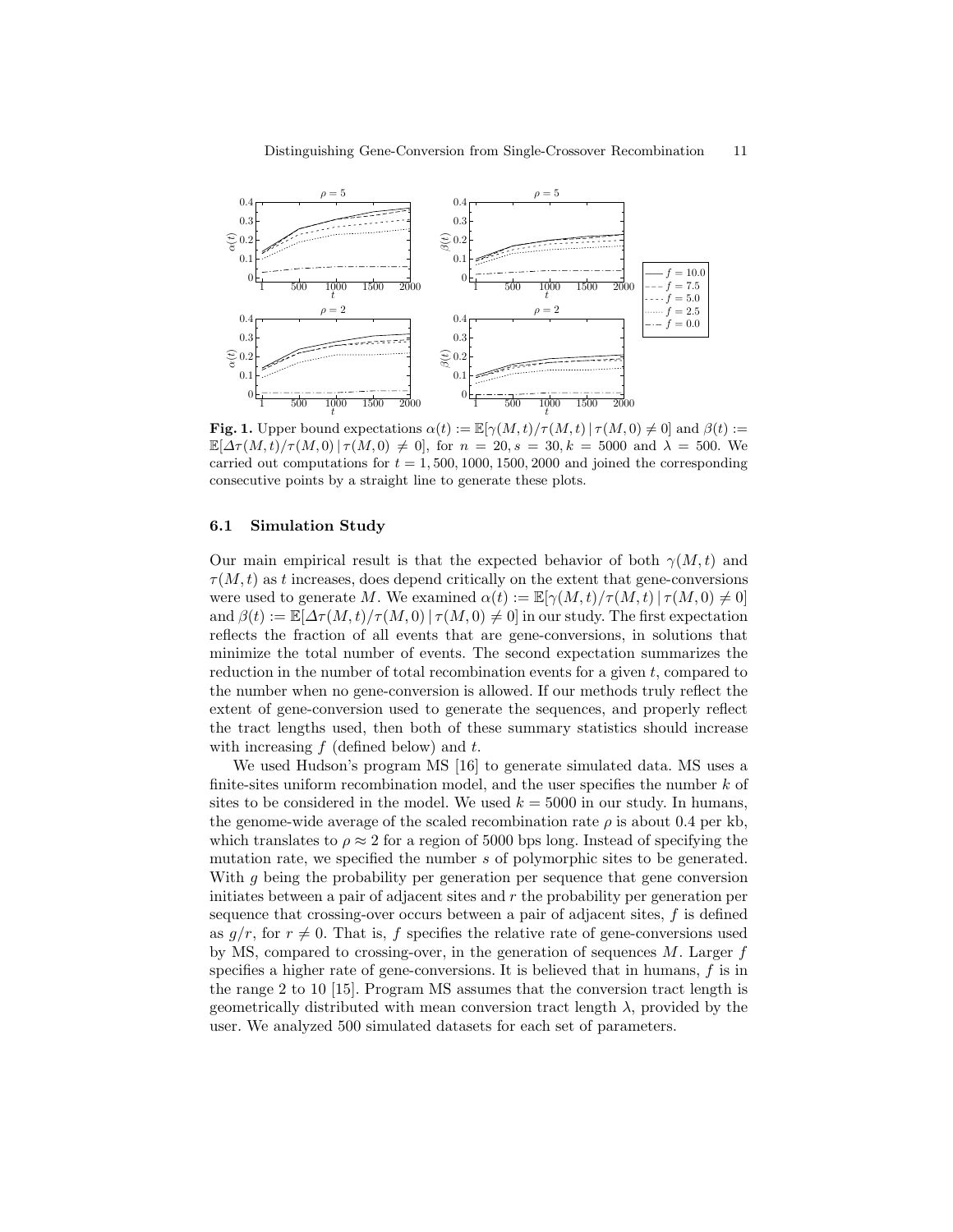Figure 1 illustrates our upper bound results on datasets generated with  $n =$  $20, s = 30, k = 5000, \lambda = 500$  and  $\rho = 2$  or 5. An important thing to note is that, for  $f = 0$  (i.e., when no gene-conversions were used in the generation of M), both  $\alpha(t)$  and  $\beta(t)$  remain close to zero as t changes. That is, when the data were generated without gene-conversions, the allowance of gene-conversions in the bounding methods does not reduce the bounds very much. In effect, the methods cannot "make up" gene-conversions that did not actually occur in the generation of the sequences. Similarly, for fixed f, both  $\alpha(t)$  and  $\beta(t)$  first increase rapidly as t increases from zero, but increasing t beyond 1500 does not seem to influence them very much. This behavior is consistent with the fact that, for  $\lambda = 500$ , the probability of the tract length being less than or equal to 1500 is about 95%. These characteristics are a very strong validation of the biological relevancy of our methods.

As f increases, both  $\alpha(t)$  and  $\beta(t)$  grow, and this growth is more pronounced for larger t. In general  $\alpha(t)$  is more sensitive to changes in f and t than is  $\beta(t)$ . For fixed f and t, both  $\alpha(t)$  and  $\beta(t)$  tend to increase as the recombination rate  $\rho$ increases, with  $\alpha(t)$  more so than  $\beta(t)$ . The general behavior of our lower bound is quite similar to that of our upper bound.

In general, as t, f or  $\rho$  increases, the running times of our programs increase. The average running time per dataset of SHRUB-GC ranged from a fraction of a second to a bit over a minute on a 2 GHz pentium PC. HapBound-GC is faster than SHRUB-GC, with the average running time per dataset being less than a second.

### 6.2 Gene-Conversion Presence (GCP) Test

Based on the simulation results of our methods, one can devise various tests for determining whether gene-conversion was used to generate a given dataset. We here suggest a simple test involving  $\gamma(M, t)$ : For a given maximum tract length t, we say that  $\gamma(M,t) > 0$  indicates the presence of gene-conversion. Percentages of simulated datasets with  $\gamma(M, t) > 0$  are summarized in Table 1, for mean tract length  $\lambda = 500$ . Percentages for  $f = 0$  can be regarded as false positive rates, whereas percentages for  $f > 0$  can be regarded as sensitivity. Results for three different methods are shown in the table: (U) requiring  $\gamma(M, t) > 0$  in the upper bound method only, (L) requiring  $\gamma(M, t) > 0$  in the lower bound method only, and (U&L) requiring  $\gamma(M, t) > 0$  in both upper and lower bound methods.

The outcome of these tests depends on the value of t used, but our results indicate that increasing  $t$  beyond a certain point does not change the percentages by a considerable amount; that is, in our simulations using  $\lambda = 500$ , the difference between  $t = 1$  and  $t = 1000$  is much more significant than that between  $t = 1000$ and  $t = 2000$ . In practice, the user is advised to decide on an appropriate t based on what is believed to be the mean tract length for the species being studied.

Results in Table 1 suggest that for small  $\rho$  (say,  $\rho \leq 2$ ), false positive rates are low and method U seems to work better than method L or method U&L. For  $\rho = 5$ , however, both methods U and L lead to somewhat high false positive rates. Since using the combined method U&L reduces the false positive rate, a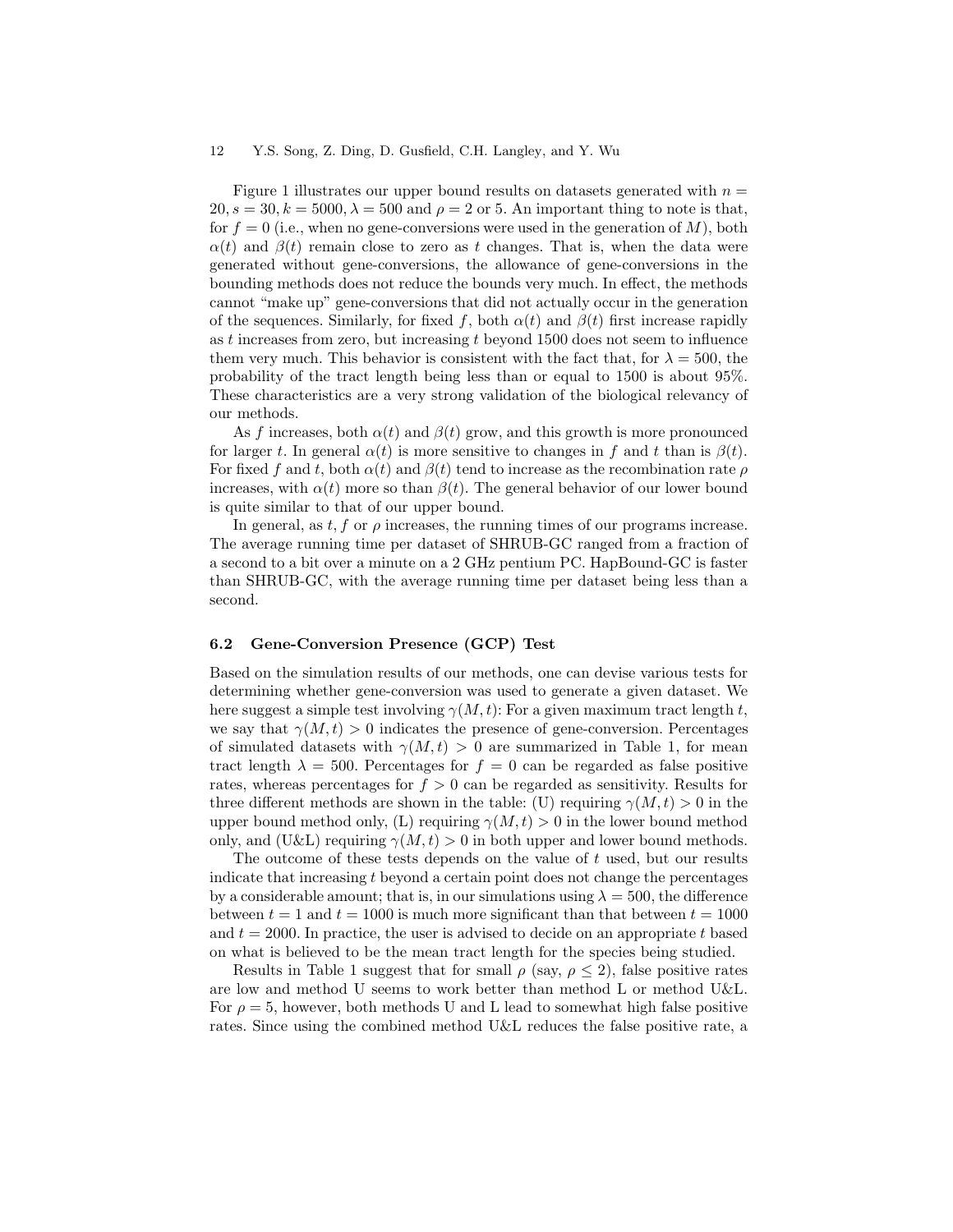Table 1. Percentage of datasets with  $\gamma(M, t) > 0$  for  $n = 20$ ,  $s = 30$ ,  $k = 5000$  and  $\lambda = 500$ . "U" denotes having  $\gamma(M, t) > 0$  in the upper bound method, "L" having  $\gamma(M, t) > 0$  in the lower bound method, and "U&L" having  $\gamma(M, t) > 0$  in both upper and lower bound methods.

|                |      | $t=1$ |                 |                                                                                     | $t=500$ |  |  | $t = 1000$ |  |                   | $t = 1500$ $t = 2000$ |  |                                               |              |      |      |
|----------------|------|-------|-----------------|-------------------------------------------------------------------------------------|---------|--|--|------------|--|-------------------|-----------------------|--|-----------------------------------------------|--------------|------|------|
|                |      |       |                 | L U&L                                                                               | - U     |  |  |            |  | L U&L U L U&L U L |                       |  | - U&LI                                        | $\mathbf{U}$ |      | U&L  |
|                |      |       | $0.8 \quad 0.6$ |                                                                                     |         |  |  |            |  |                   |                       |  | $0.6$ 0.8 1.0 0.8 1.2 1.6 1.2 1.6 3.0 1.6 1.8 |              | -3.0 | 1.8  |
|                |      |       |                 | 2.5  20.6 15.0 12.4  32.6 30.2 25.2  36.6 35.6 29.8  37.4 38.4 31.0  38.6 40.4 32.6 |         |  |  |            |  |                   |                       |  |                                               |              |      |      |
|                |      |       |                 | 5.0 38.6 31.4 24.8 56.8 55.0 46.8 61.2 61.2 53.4 63.8 63.0 56.0 64.6 65.2           |         |  |  |            |  |                   |                       |  |                                               |              |      | 58.0 |
|                |      |       |                 | 7.5 46.8 37.0 29.8 62.6 61.0 52.0 65.8 67.0 57.2 68.2 70.4 60.6 69.6 72.0           |         |  |  |            |  |                   |                       |  |                                               |              |      | 62.2 |
|                |      |       |                 | 10.0 57.0 45.4 36.0 74.4 72.6 64.4 78.8 78.2 71.0 79.8 80.4 73.0 81.8 81.2 74.8     |         |  |  |            |  |                   |                       |  |                                               |              |      |      |
| $\overline{5}$ | 0.01 |       |                 | 4.6 4.6 2.8 8.4 9.4 6.0 10.2 12.6 7.4 11.8 16.2 8.8 12.6 18.4 9.6                   |         |  |  |            |  |                   |                       |  |                                               |              |      |      |
|                |      |       |                 | 2.5 40.6 37.2 25.0 63.6 64.6 54.4 68.0 71.8 61.2 69.6 72.6 62.8 71.8 73.8           |         |  |  |            |  |                   |                       |  |                                               |              |      | 64.6 |
|                |      |       |                 | 5.0 $64.4$ 50.6 42.2 81.4 82.6 74.2 87.4 88.6 81.6 89.8 90.4 85.2 91.0 90.6         |         |  |  |            |  |                   |                       |  |                                               |              |      | 86.2 |
|                |      |       |                 | 7.5 72.6 63.2 51.4 92.8 92.4 88.0 96.0 94.4 92.2 96.8 95.4 93.8 97.0 95.4 94.0      |         |  |  |            |  |                   |                       |  |                                               |              |      |      |
|                |      |       |                 | 10.0 81.6 69.4 61.8 95.8 93.6 91.4 97.2 96.8 94.8 97.4 97.0 95.2 98.0 97.0 95.8     |         |  |  |            |  |                   |                       |  |                                               |              |      |      |

conservative strategy would be to use that method if  $\rho > 2$  or if  $\rho$  is unknown. All three methods perform significantly better with increasing  $f$  (i.e., high sensitivity can be achieved for  $f \geq 5$ ). Further, we remark that, although not shown here, our GCP test performs better with increasing number of segregating sites, given that all other parameters remain fixed.

### 6.3 GCP Test on Arabidopsis thaliana Data

We applied the above GCP Test to the *Arabidopsis thaliana* data of Plagnol et al.[22] To be conservative, we used method U&L. The data consist of 96 samples broken up into 1338 short fragments, each of length between 500 and 600 bps.

Most fragments contain a significant fraction of missing data, which were handled in [22] as follows. Given a fragment, they first found the set of all pairs of columns containing 00, 01, 10 and 11. Then, if there were less than or equal to ten missing data restricted to that set, they tried all possible assignments of values to those missing data and declared that the fragment contains a clear geneconversion event if their test produced an affirmative answer for any assignment. In our approach, instead of assigning values to missing data, we removed certain columns and rows so that the remaining dataset was free of missing data.

Typically  $\rho < 1$  for each fragment, as estimated in [22], so the above simulation results imply that our GCP test should have a low false positive rate, provided that the actual evolution of Arabidopsis thaliana has been consistent with the model used for simulation. Since we ignored homoplasy events (recurrent or back mutations) in our simulations, we decided to account for their possibility as follows. First, we ran our GCP test using  $t = 1$ , thus allowing for at most one SNP in the conversion tract. Note that a gene-conversion event in such a case has similar effects as does a homoplasy event. Second, when we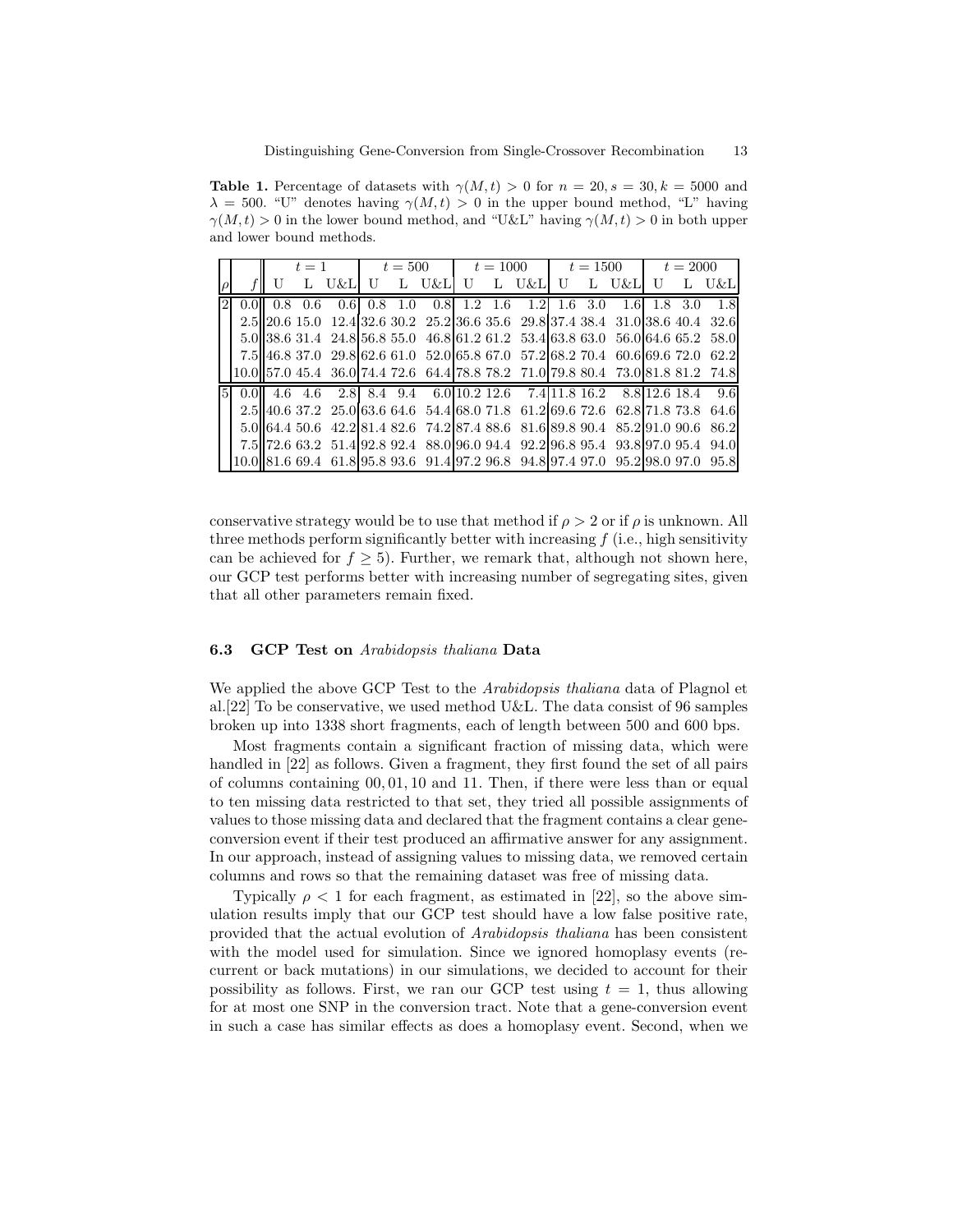performed GCP tests for  $t > 1$ , we ignored those datasets that had affirmative GCP test results for  $t = 1$ .

Plagnol et al. [22] identified four fragments as containing clear signals for gene-conversion, with potential tracts being 55, 190, 200 and 400 bps long. In contrast, 22 fragments passed our test when the maximum tract length was set to 200. (Increasing t beyond 200 did not change our results.) Of these  $22$ fragments, three coincided with those found in [22]. We believe that the fact that we handled missing data differently is responsible for our not detecting any signal for gene-conversion in the remaining one fragment (whose potential tract length is 400 bps) identified in [22]. All in all, our detection methods are more general than the method used in [22], and we believe that that led us to identify many more fragments than they did. Effectively, the method of Plagnol et al. [22] can only detect fragments with  $\tau(M, t) = 1$  and  $\gamma(M, t) = 1$ . All 19 additional fragments we identified had  $\tau(M, t) > 1$  and  $\gamma(M, t) \geq 1$ .

## Acknowledgment

We thank Vincent Plagnol for providing us with the Arabidopsis thaliana data and for communicating with us regarding the data. This research is supported by the National Science Foundation grants EIA-0220154 and IIS-0513910.

# References

- 1. V. Bafna and V. Bansal. The number of recombination events in a sample history: conflict graph and lower bounds. IEEE/ACM Transactions on Computational Biology and Bioinformatics, 1:78–90, 2004.
- 2. V. Bafna and V. Bansal. Improved recombination lower bounds for haplotype data. In Proceedings of RECOMB 2005, pages 569–584, 2005.
- 3. C. Carlson, M. Eberle, L. Kruglyak, and D. Nickerson. Mapping complex disease loci in whole-genome association studies. Nature, 429:446–452, 2004.
- 4. A. G. Clark. Finding genes underlying risk of complex disease by linkage disequilibrium mapping. Curr. Opin. Genet. Dev., 13:296–302, 2003.
- 5. G. Drouin, F. Prat, M. Ell, and G.D. Clarke. Detecting and characterizing gene conversion between multigene family members. Mol. Bio. Evol., 16:1369–1390, 1999.
- 6. N. El-Mabrouk. Deriving haplotypes through recombination and gene conversion pathways. J. Bioinformatics and Computational Biology, 2(2):241–256, 2004.
- 7. P. Fearnhead, R.M. Harding, J.A. Schneider, S. Myers, and P. Donnelly. Application of coalescent methods to reveal fine scale rate variation and recombination hotspots. Genetics, 167:2067–2081, 2004.
- 8. L. Frisse, R.R. Hudson, A. Bartoszewicz, J.D. Wall, J. Donfack, and A. Di Rienzo. Gene conversion and different population histories may explain the contrast between polymorphism and linkage disequilibrium levels. Am. J. Hum. Genet., 69:831–843, 2001.
- 9. D. Gusfield. Optimal, efficient reconstruction of Root-Unknown phylogenetic networks with constrained and structured recombination. JCSS, 70:381–398, 2005.